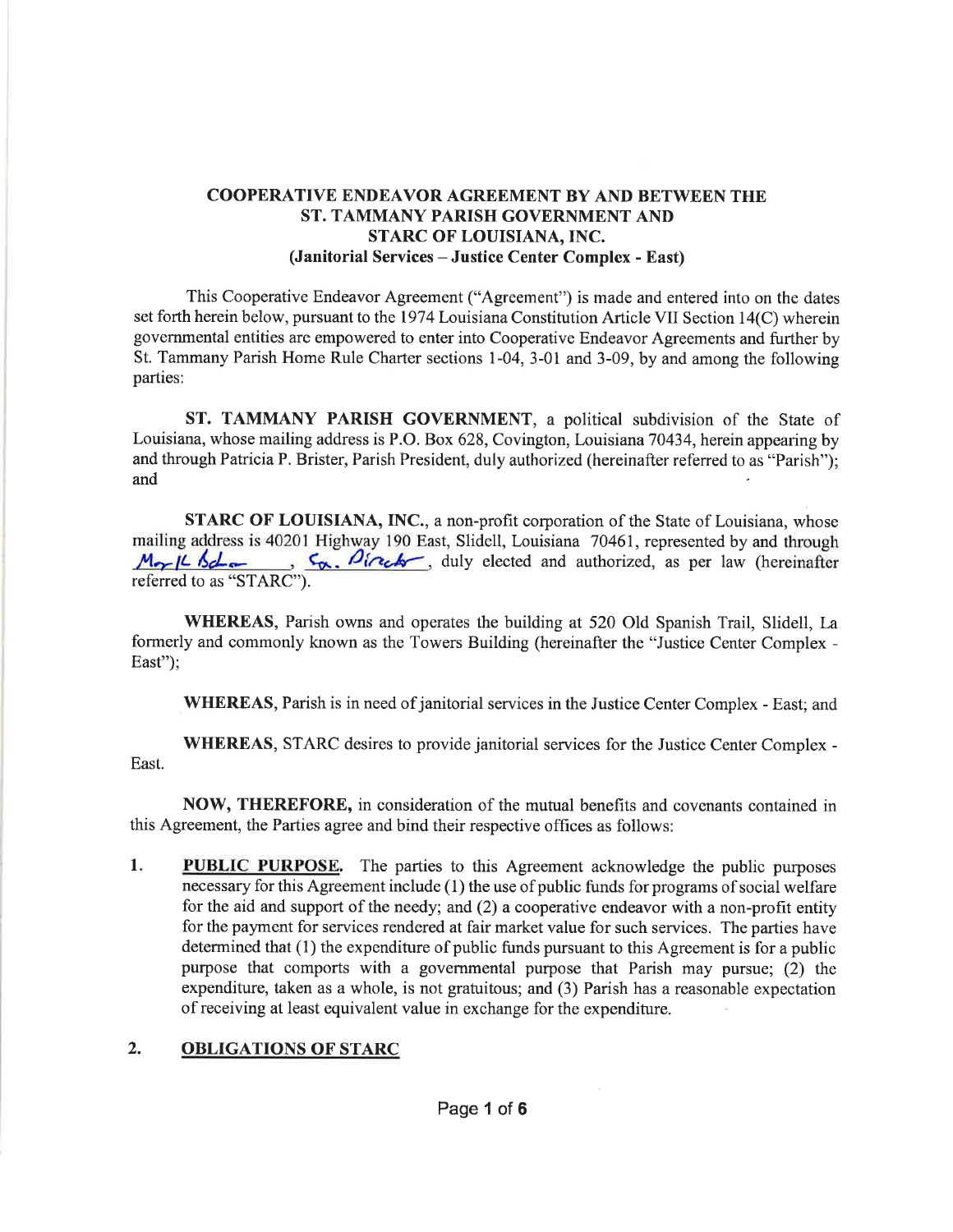- 2.1 STARC shall provide the following janitorial services:
	- 2.1.1.1 At the Justice Center Complex East, and for the sum of \$30,000.00 per year payable at \$2,500.00 per month, clean the common space including bathrooms, main corridors and elevators once per week, which shall include restocking of paper products where applicable to areas cleaned.
- 2.2 STARC shall provide its own transportation for its cleaning crews, and shall provide the Parish with an operations calendar setting forth the schedule of work to be performed pursuant to Section 2.1.
- 2.3 The maximum amount to be invoiced to Parish by STARC pursuant to this Agreement shall be thirty thousand and no/100 dollars (\$30,000.00) per year. STARC shall invoice<br>Parish monthly in the amount of two thousand five hundred and no/100 (\$2,500.00) dollars. All invoices must be in the form required by the Parish's Department of Finance, supported by adequate documentation and approved before payment will be made. Payments are made only from approved documentation.
- 2.4 STARC agrees and obligates itself to maintain appropriate levels and types of insurance necessary to protect it, its agents and employees, its subcontractors, the Parish, and all other interested third parties, from any and all claims for damage or injury in connection with the services performed or provided throughout the Term of this Agreement, as well as for any subsequent extensions. The insurance coverages shall include as applicable, but are not limited to: Commercial General Liability, Commercial Auto Liability and Workers' Compensation/Employers Liability. STARC agrees to have St. Tammany Parish named as an additional insured on the liability insurance policies, and the policies shall be endorsed to provide a waiver of subrogation in favor of St. Tammany Parish. STARC shall present evidence of said insurance to the Parish on or before the commencement of this Agreement.
- 2.5 STARC shall comply with all applicable governmental laws, rules, regulations, licensing and requirements.

# 3. OBLIGATIONS OF ST. TAMMANY PARISH

- 3.1 Parish shall provide STARC with all cleaning products and paper products for STARC' <sup>s</sup> use while providing janitorial services for the Justice Center Complex - East.
- 3.2 Parish shall pay STARC within fifteen (15) days following receipt of approved invoices and documentation. Parish will fund this project in the maximum amount of thirty thousand and no/100 dollars (\$30,000.00) per twelve calendar months. Any unused funds remaining at expiration of the Term shall be retained and/or reallocated by Parish and shall not be disbursed to STARC.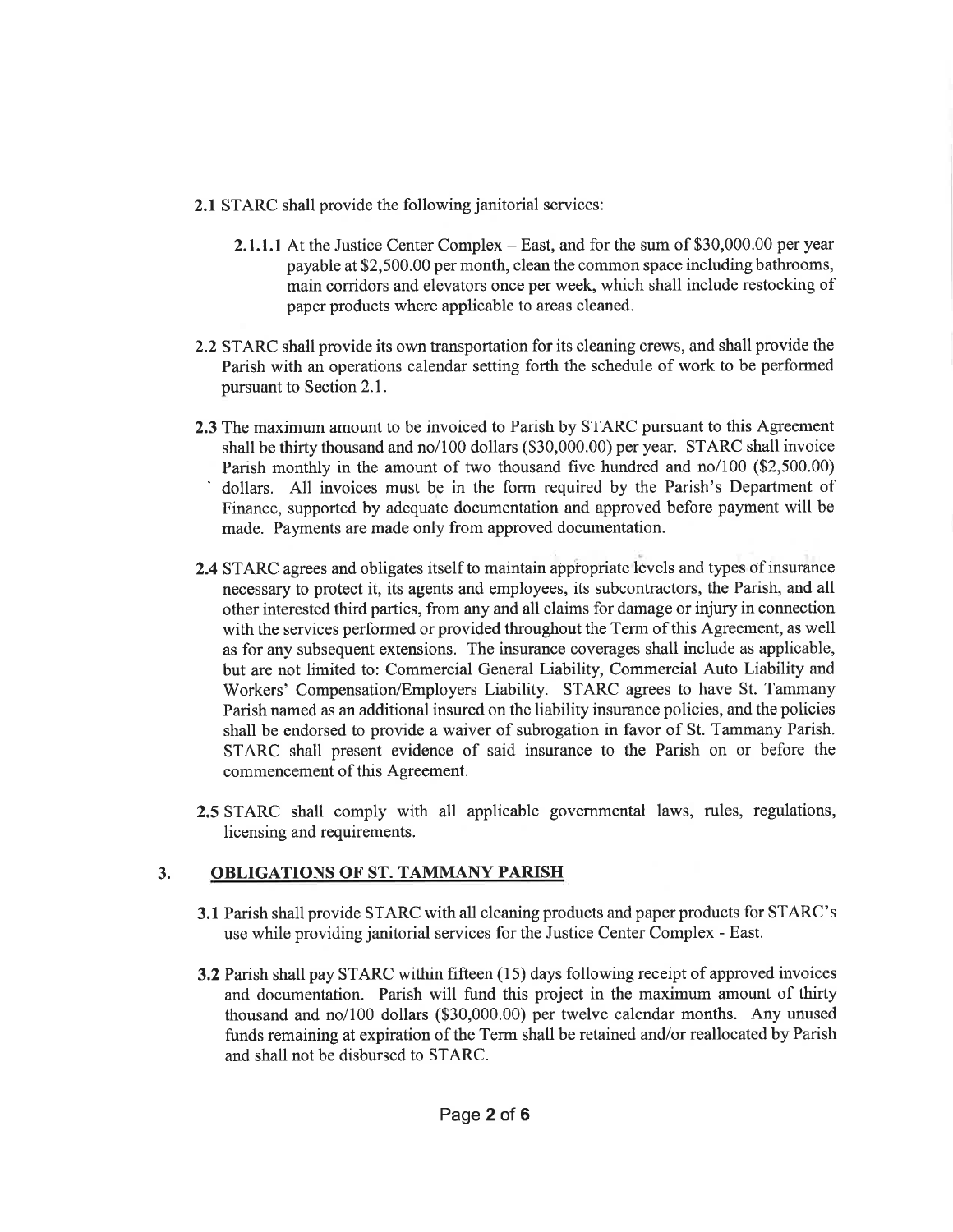### 4. TERMINATION AND BINDING NATURE

- 4.1 The term of this Agreement shall begin on the date of full execution by all parties hereto and end one (l) year thereafter (the "Term"). The Term may be renewed by Parish for an additional one (1) year term, and under the same terms and conditions, upon Parish sending written notice to STARC of Parish's intention to renew on or before expiration of the then-current Term.
- 4.2If the Term commences on a day other than the first day of a calendar month, then the payment for that first partial month shall be prorated daily based on the amount payable monthly.
- 4.3 Any alteration, variation, modification, or waiver of provisions of this Agreement shall be valid only when it has been reduced to writing and approved of and executed by all parties prior to the alteration, variation, modification, or waiver of any provision of this Agreement.
- 4.4 Time is of the essence and the performance of the terms and conditions hereof shall be held in strict accordance with the times and dates specified herein.
- 4.5 Should any Party seek to terminate this Agreement for any reason prior to the expiration of the Term, the Party seeking to terminate shall provide written notice of its intent to terminate thirty (30) days prior to the date of termination.
- 4.6 The continuation of this Agreement is contingent upon the appropriation of funds by Parish to fulfill the requirements of the Agreement. If the Parish fails to appropriate sufficient monies to provide for the continuation of this Agreement, or if such appropriation is reduced by the veto of the Parish President by any means provided in the appropriations ordinance to prevent the total appropriation for the year from exceeding revenues for that year, or for any other lawful purpose, and the effect of such reduction is to provide insufficient monies for the continuation of the Agreement, the Agreement shall terminate on the date of the beginning of the first fiscal year for which funds are not appropriated.

# 5. CONTRACTUAL VALIDITY AND MISCELLANEOUS PROVISIONS

- 5.1 In the event that any one or more provisions of this Agreement is for any reason held to be illegal or invalid, the Parties shall attempt in good faith to amend the defective provision in order to carry out the original intent of this Agreement.
- 5.2If any term or clause herein is deemed unenforceable or invalid for any reason whatsoever, that portion shall be severable and the remainder of this Agreement shall remain in full force and effect.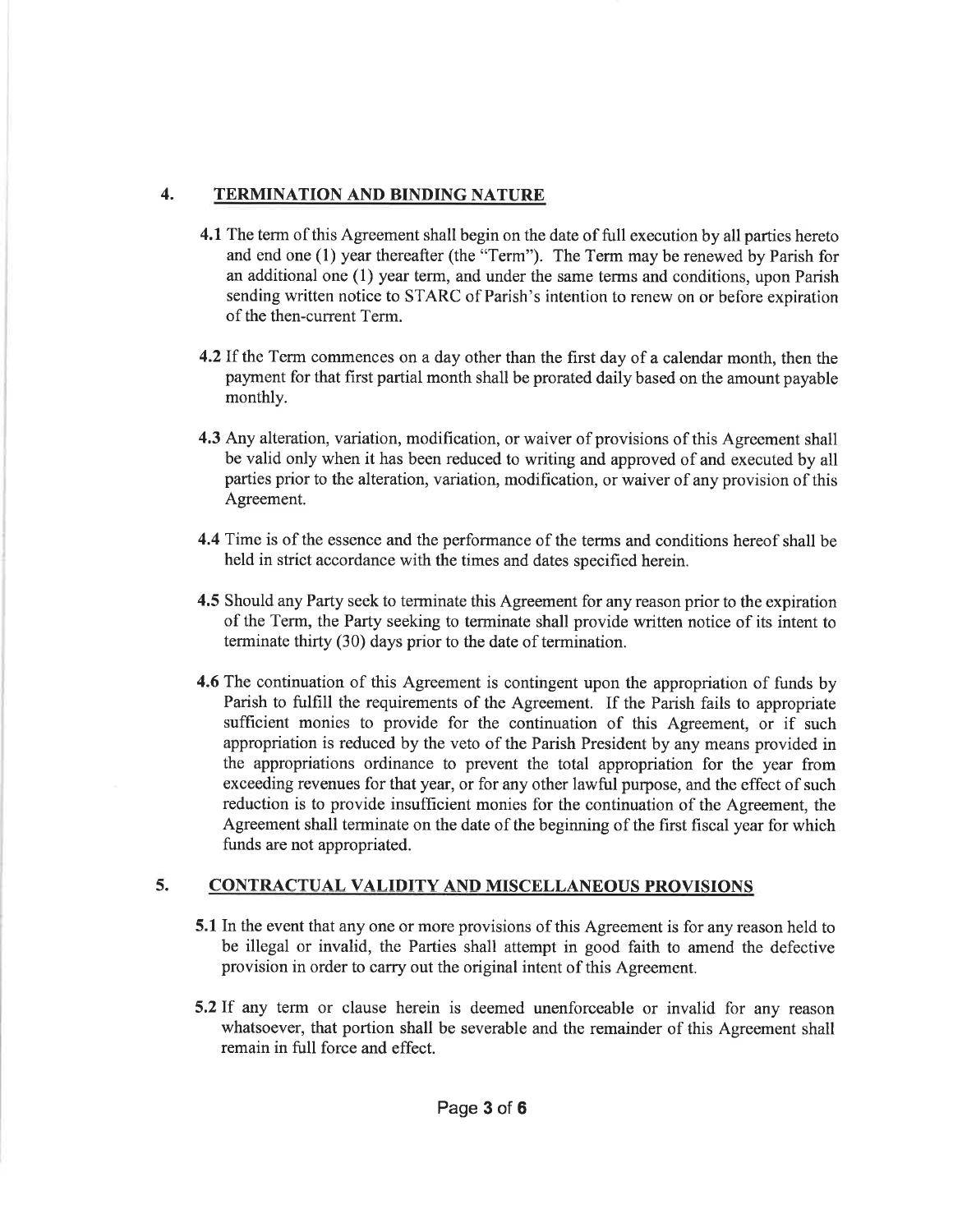- 5.3 Any suit filed by a party to this Agreement to resolve a dispute or controversy regarding the matters which are the subject of this Agreement shall be filed in the 22"d Judicial District Court for the Parish of St. Tammany which shall have exclusive venue and jurisdiction for any such action. Further, any dispute arising from this Agreement shall be governed by the laws of the State of Louisiana.
- 5.4 Any failure to take any action pursuant to this Agreement or to exercise any right granted herein does not serve as a waiver to any other obligation contained herein.
- 5.5 The Parties acknowledge and agree that the obligations and covenants made herein give rise to contractual rights of each party and the right to demand specific performance and any claim to damages suffered hereunder.
- 5.6 No Party herein shall assign any interest in this Agreement (whether by assignment or novation). This Agreement may be amended only by mutual written consent of the Parties.
- 5.7 Each representative herein warrants that they have the requisite authority and permission to enter, sign and bind their office.
- 5.8 Each party has assisted in the preparation of this Agreement and has had the opportunity to make changes to the language used in this Agreement. As such, in interpreting the meaning of any language contained in this Agreement, the ru1e of construction that ambiguous language shall be construed against the party drafting the document shall not apply.
- 5.9 Each Party certifies that it will adhere to and follow any and all ordinances, laws and licensing requirements applicable to each Party's obligations as stated herein.
- 5.10 Each party shall comply with all applicable federal, state and local laws and regulations, including, but not limited to, the Louisiana Code of Government Ethics (LSA R.S. 42:lI0l, et seq.) and the quasi-public agency audit and reporting requirements by the Louisiana Legislative Auditor (LSA R.S.  $24:513A(1)(b)(iv)$ ) in carrying out the provisions of this Agreement.
- 5.11 STARC agrees to indemnify and hold harmless the Parish and its officers, directors, employees, agents, contractors, vendors and all others, of and from and against any and all liability including, but not limited to, claims, demands, losses, suits, damages, judgments, costs and expenses whether, indirect or consequential and including, but not limited to, all fees, expenses and charges of attorneys and other professionals, as well as court costs and expenses, for any actions or inactions arising out of, in connection with, or that may arise as a result of the work performed pursuant to the Agreement, whether such claims are made by way of indemnity, contribution, subrogation or otherwise.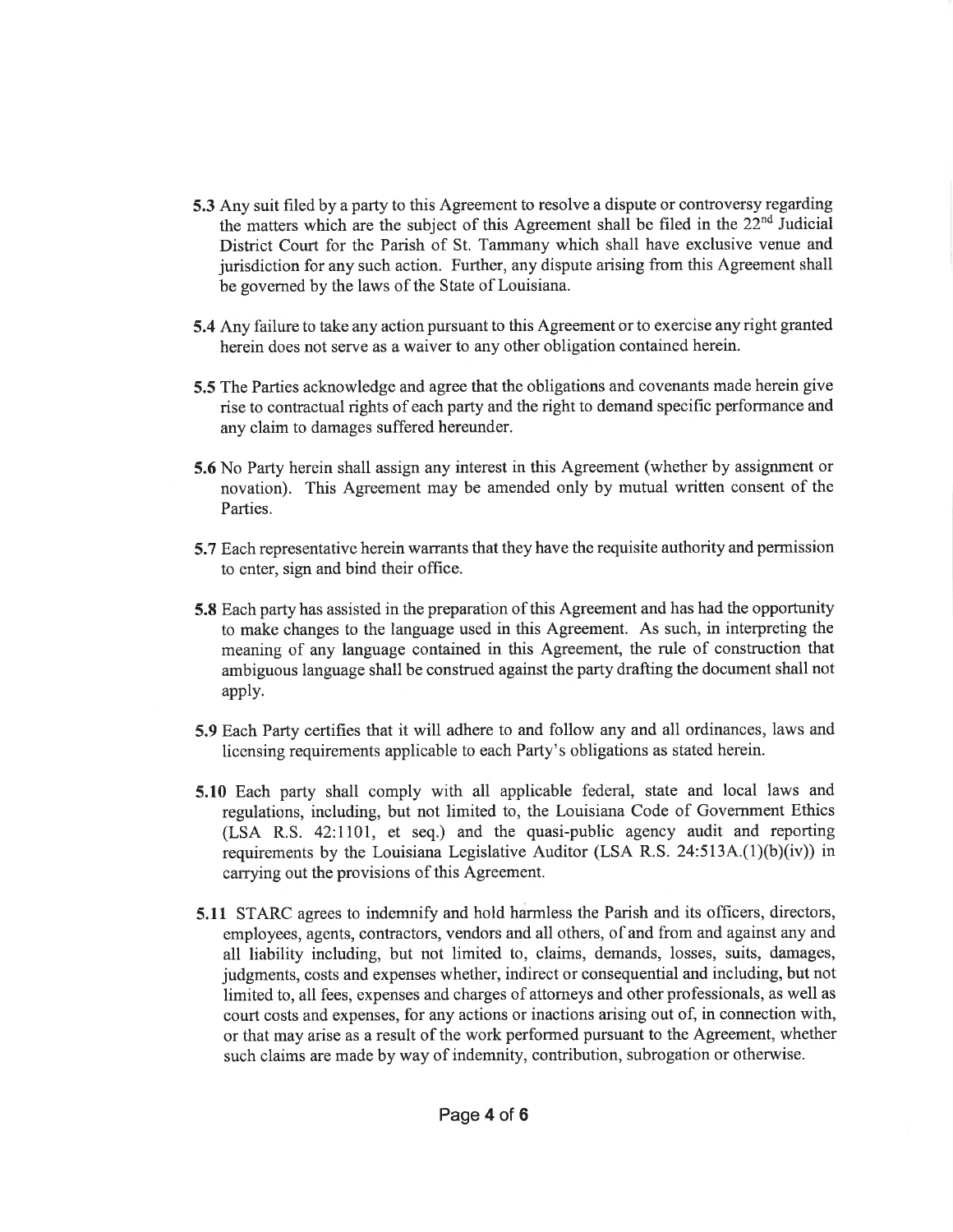5.12 This Agreement may be executed in counterparts, each of which shall be deemed an original and all of which together shall constitute one and the same instrument.

#### 6. ENTIRE AGREEMENT

This Agreement constitutes the entire understanding and reflects the entirety of the undertakings between the Parties with respect to the subject matter hereof, superseding all negotiations, prior discussions and preliminary agreements. There is no representation of warranty of any kind made in connection with the transactions contemplated hereby that is not expressly contained in this Agreement.

### 7. NO PERSONAL LIABILITY OF INDIVIDUAL REPRESENTATIVE

No covenant or agreement contained in this Agreement shall be deemed to be the covenant or agreement of any official, trustee, officer, agent or employee of any corporate party of his individual capacity, and neither of the officers of any party nor any official executing this Agreement shall be personally liable with respect to this Agreement or be subject to any personal liability or accountability under this Agreement by reason of the execution and delivery of this Agreement.

#### 8. NOTICES

Any notice required or permitted to be given under or in connection with this Agreement shall be in writing and shall be either hand-delivered or mailed, postage pre-paid by First Class Mail, registered or certified, return receipt requested, or delivered by private, commercial carrier, express mail, such as Federal Express, or sent by, telecopier or other similar form of electronic transmission confirmed by written confirmation mailed (postage pre-paid by First Class Mail, registered or certified, return receipt requested or private, commercial carrier, express mail such as Federal Express) at substantially the same time as such rapid transmission. All communications shall be transmitted to the address or number set forth below or such other addresses or numbers to be named hereafter designated by <sup>a</sup> party in written notice to the other party compliant with this section.

| If to the STARC:                   | If to Parish:                 |
|------------------------------------|-------------------------------|
| Rhonda T. Clark                    | President Patricia P. Brister |
| Contract Procurement Administrator | St. Tammany Parish Government |
| 40201 Highway 190 East             | P.O. Box 628                  |
| Slidell, LA 70461                  | Covington, LA 70433           |
|                                    |                               |

(Signature page follows.)